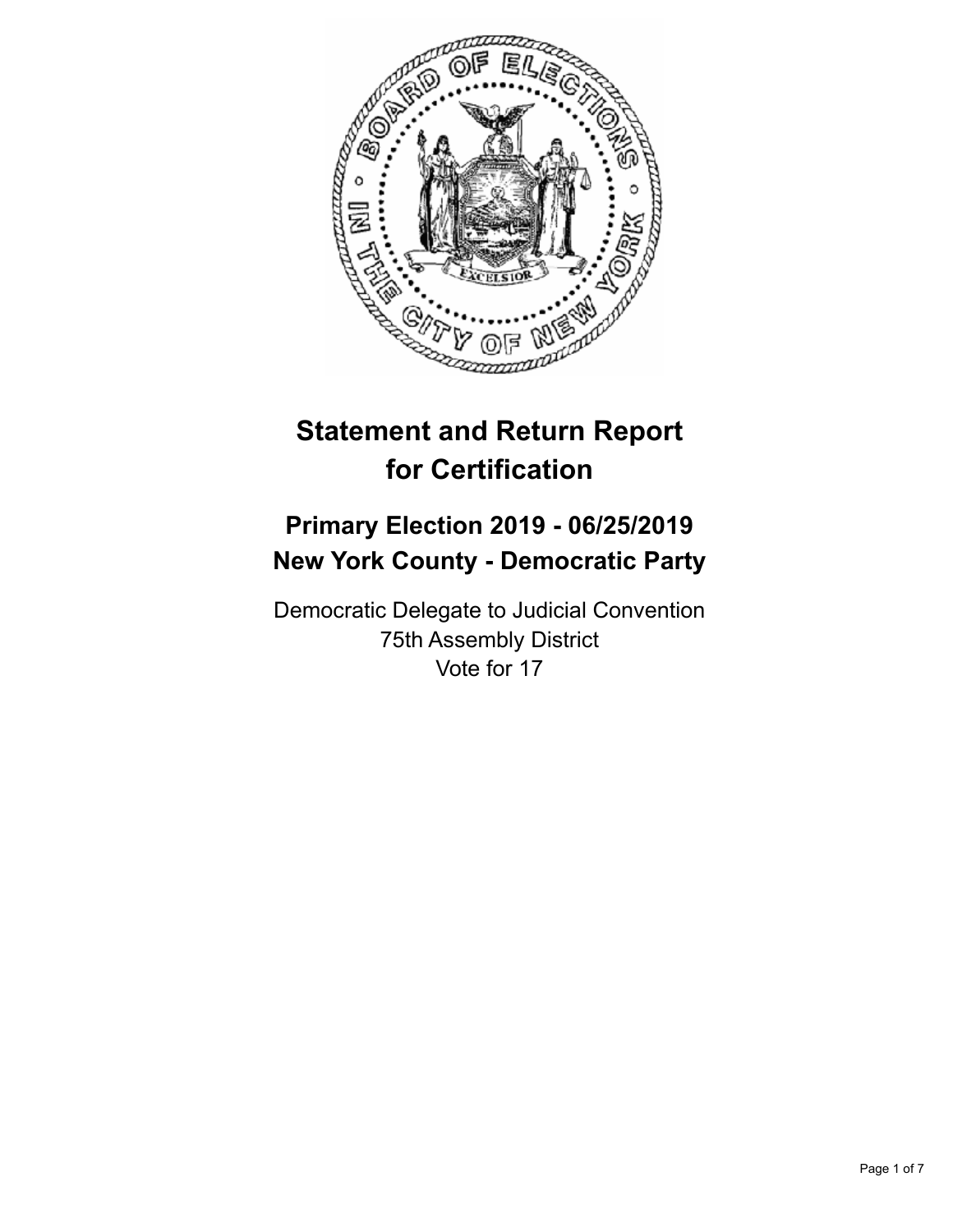

## **Assembly District 75**

| PUBLIC COUNTER                                           | 2,845        |
|----------------------------------------------------------|--------------|
| MANUALLY COUNTED EMERGENCY                               | 0            |
| <b>ABSENTEE / MILITARY</b>                               | 187          |
| <b>AFFIDAVIT</b>                                         | 5            |
| <b>Total Ballots</b>                                     | 3,037        |
| Less - Inapplicable Federal/Special Presidential Ballots | 0            |
| <b>Total Applicable Ballots</b>                          | 3,037        |
| <b>THOMAS DUANE</b>                                      | 2,156        |
| ANDREW J. PATERSON                                       | 1,501        |
| <b>EVELYN SUAREZ</b>                                     | 1,875        |
| <b>JASPER R. MCGRUDER</b>                                | 1,457        |
| ROBERTA C. GELB                                          | 1,769        |
| <b>JOHN A. PEPEN</b>                                     | 1,392        |
| LINDSEY BOYLAN                                           | 1,642        |
| <b>KAREN S. RASCHKE</b>                                  | 1,644        |
| <b>BURT R. LAZARIN</b>                                   | 1,451        |
| <b>LIZBETH GILETTO</b>                                   | 1,660        |
| PHYLLIS M. SHANLEY                                       | 1,643        |
| PAULETTE R. OSBORNE                                      | 1,630        |
| JOANNE A. SINOVOI                                        | 1,599        |
| <b>SHARON L. CLARK</b>                                   | 1,684        |
| <b>SUSANNE WASSON</b>                                    | 1,637        |
| TINA P. STAFFORD                                         | 1,584        |
| <b>MINDY ROSIER</b>                                      | 1,623        |
| RONNIE M. ELDRIDGE                                       | 935          |
| EMILY J. GOODMAN                                         | 935          |
| <b>LIBBY FREIDMAN</b>                                    | 817          |
| YETTA G. KURLAND                                         | 933          |
| KAREN J. VERSHBOW                                        | 655          |
| LISA G. MEHOS                                            | 679          |
| NANCY ANN FAESSLER                                       | 651          |
| ELLEN J. LANDSBERGER                                     | 679          |
| LORA L. LINDSEY                                          | 645          |
| JANICE G. ROVEN                                          | 589          |
| DENISSE M. FRAND                                         | 572          |
| JACQUELINE GOLDSHIN                                      | 702          |
| <b>LEANDRA ESTEVEZ</b>                                   | 726          |
| SCOTT C. SARTIANO                                        | 536          |
| <b>BRUCE ROSEN</b>                                       | 628          |
| <b>WILLIAM J. GERLICH</b>                                | 525          |
| NOAH PFEFFERBLIT                                         | 535          |
| ALEJANDRO HIDALGO (WRITE-IN)                             | 1            |
| ALLEN COHEN (WRITE-IN)                                   | 1            |
| ALTTO LOFARQUE (WRITE-IN)                                | $\mathbf{1}$ |
| ANDRE M. CHRISTIE (WRITE-IN)                             | 1            |
| ANNE HAAS (WRITE-IN)                                     | $\mathbf{1}$ |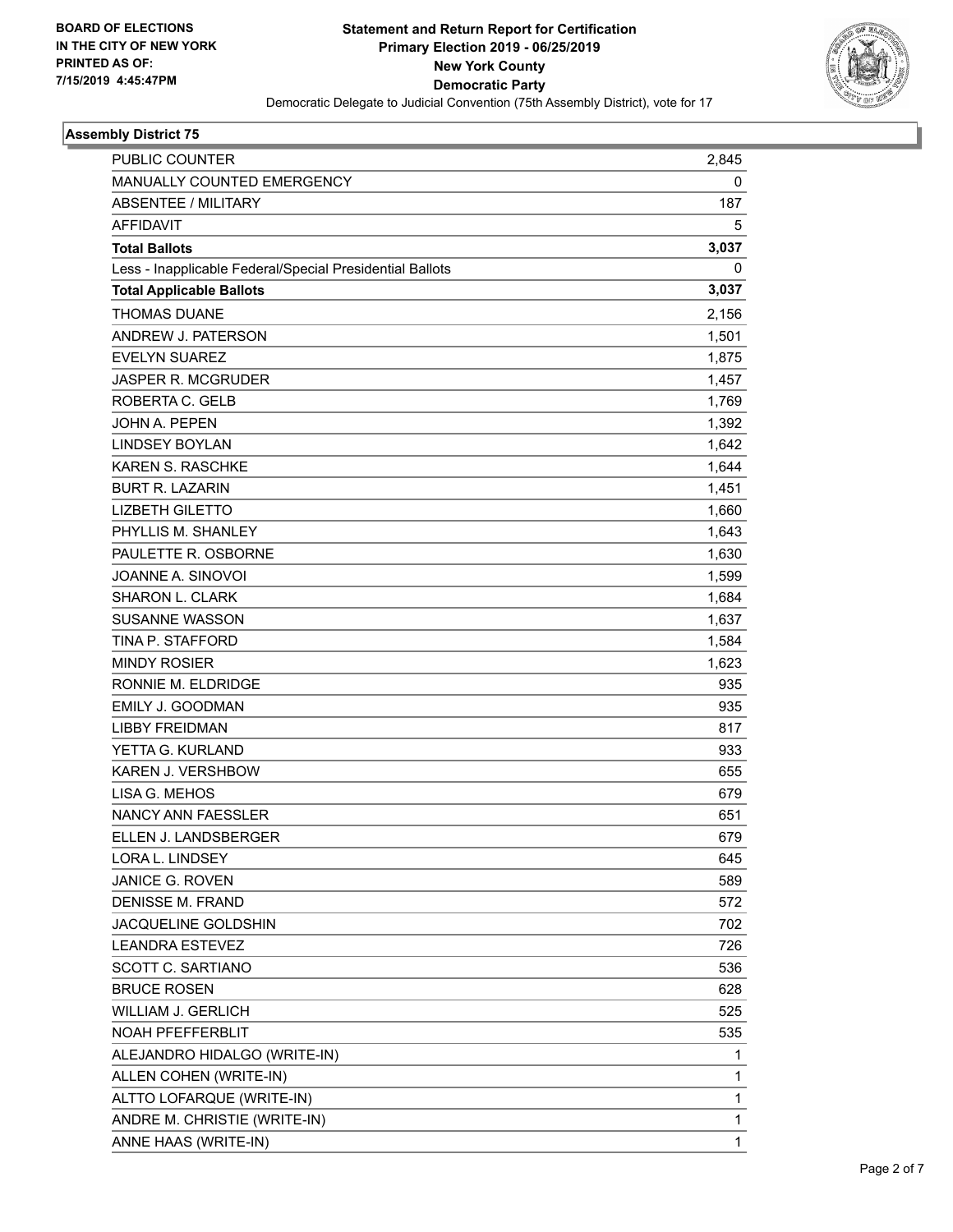

## **Assembly District 75**

| BETTY LEE (WRITE-IN)                      | 1              |
|-------------------------------------------|----------------|
| BRYAN CUSAK (WRITE-IN)                    | 1              |
| CRAIG GHELBERG (WRITE-IN)                 | 1              |
| DENNIS A. DOHMAN (WRITE-IN)               | 1.             |
| ED HARTLOT (WRITE-IN)                     | 1              |
| EDWARD ZATORSKI (WRITE-IN)                | 1              |
| EMMA GHELBERG (WRITE-IN)                  | 1.             |
| ERIK T. ISRANI (WRITE-IN)                 | 1              |
| JAIME B. ISRANI (WRITE-IN)                | 1              |
| JAMES F. MCPARTLIN (WRITE-IN)             | 1.             |
| JAMES MCEVOY (WRITE-IN)                   | 1              |
| JAMES R. MCMANUS (WRITE-IN)               | 1              |
| JEFFREY J. PARADISE (WRITE-IN)            | 1              |
| JESSE CAMPOAMOR (WRITE-IN)                | 1              |
| JOHN GRANT (WRITE-IN)                     | 1              |
| JOHN PAUL QUATRONNE (WRITE-IN)            | 1.             |
| JOHNATHAN GARDNHIRE (WRITE-IN)            | 1              |
| JOSEPH FUSCO (WRITE-IN)                   | 1              |
| JULIET D. GERMANOTTA (WRITE-IN)           | 1              |
| KENNETH J. MARTINEAU (WRITE-IN)           | 1              |
| KEVIN C. ANDERSON (WRITE-IN)              | 1              |
| LOUIS A. BERTOT (WRITE-IN)                | 1.             |
| MARCIA MAYER (WRITE-IN)                   | 1              |
| MARIA CANTO (WRITE-IN)                    | 1              |
| MARK TWAIN (WRITE-IN)                     | 1              |
| MATTHEW BOND (WRITE-IN)                   | 1              |
| MAURICE COHEN (WRITE-IN)                  | 1              |
| MICHAEL MEYERS (WRITE-IN)                 | 1.             |
| MICKEY SPILLANE (WRITE-IN)                | 1              |
| MITCHEL VANZANDT (WRITE-IN)               | 1              |
| NAOMI JONES (WRITE-IN)                    | 1              |
| REBECCA VANZANDT (WRITE-IN)               | 1              |
| RENEE MORRIS (WRITE-IN)                   | 1              |
| ROBERT JACKSON (WRITE-IN)                 | 1.             |
| RYAN J. BENNINGTON (WRITE-IN)             | 1              |
| SAD YE CAMPOAMER (WRITE-IN)               | 1              |
| SCOTT A. WEINER (WRITE-IN)                | $\overline{2}$ |
| STEPHEN COLBERT (WRITE-IN)                | 1              |
| STEVEN SKYLES-MULLIGAN (WRITE-IN)         | 1              |
| TAMIKA D. PAYNE (WRITE-IN)                | 1              |
| TARA BAHL (WRITE-IN)                      | 1              |
| TI-HUA CHANG (WRITE-IN)                   | 1              |
| TOM MANUS (WRITE-IN)                      | $\mathbf{1}$   |
| UNATTRIBUTABLE WRITE-IN (WRITE-IN)        | 48             |
| UNCOUNTED WRITE-IN PER STATUTE (WRITE-IN) | 6              |
| VICTORIA MORAN (WRITE-IN)                 | 1              |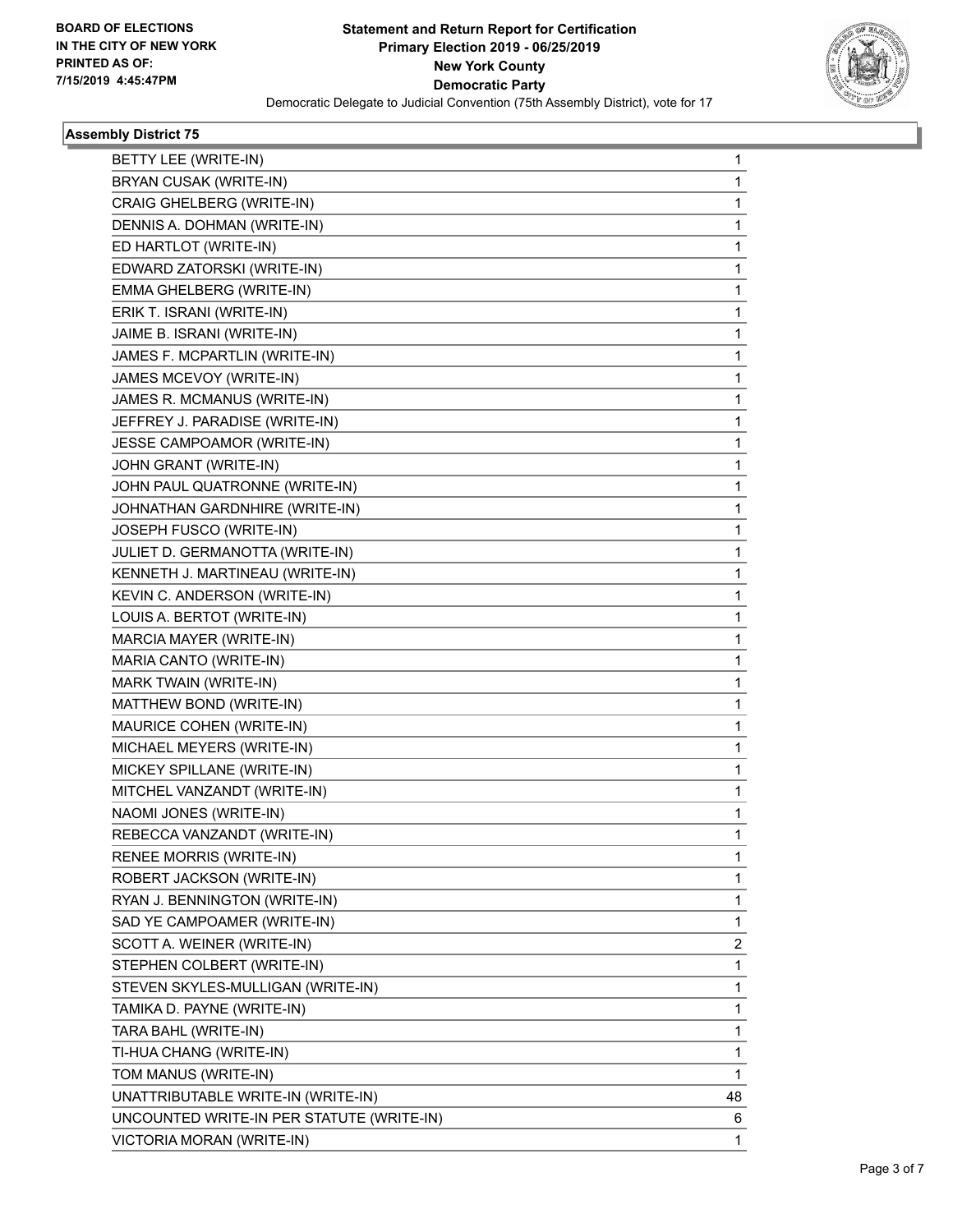

## **Assembly District 75**

| WILL SHEEHAN (WRITE-IN)              |        |
|--------------------------------------|--------|
| WILLIAM MATTHEW TRUST III (WRITE-IN) |        |
| WILLSON L. HENDERSON (WRITE-IN)      |        |
| <b>Total Votes</b>                   | 39,796 |
| Unrecorded                           | 11.833 |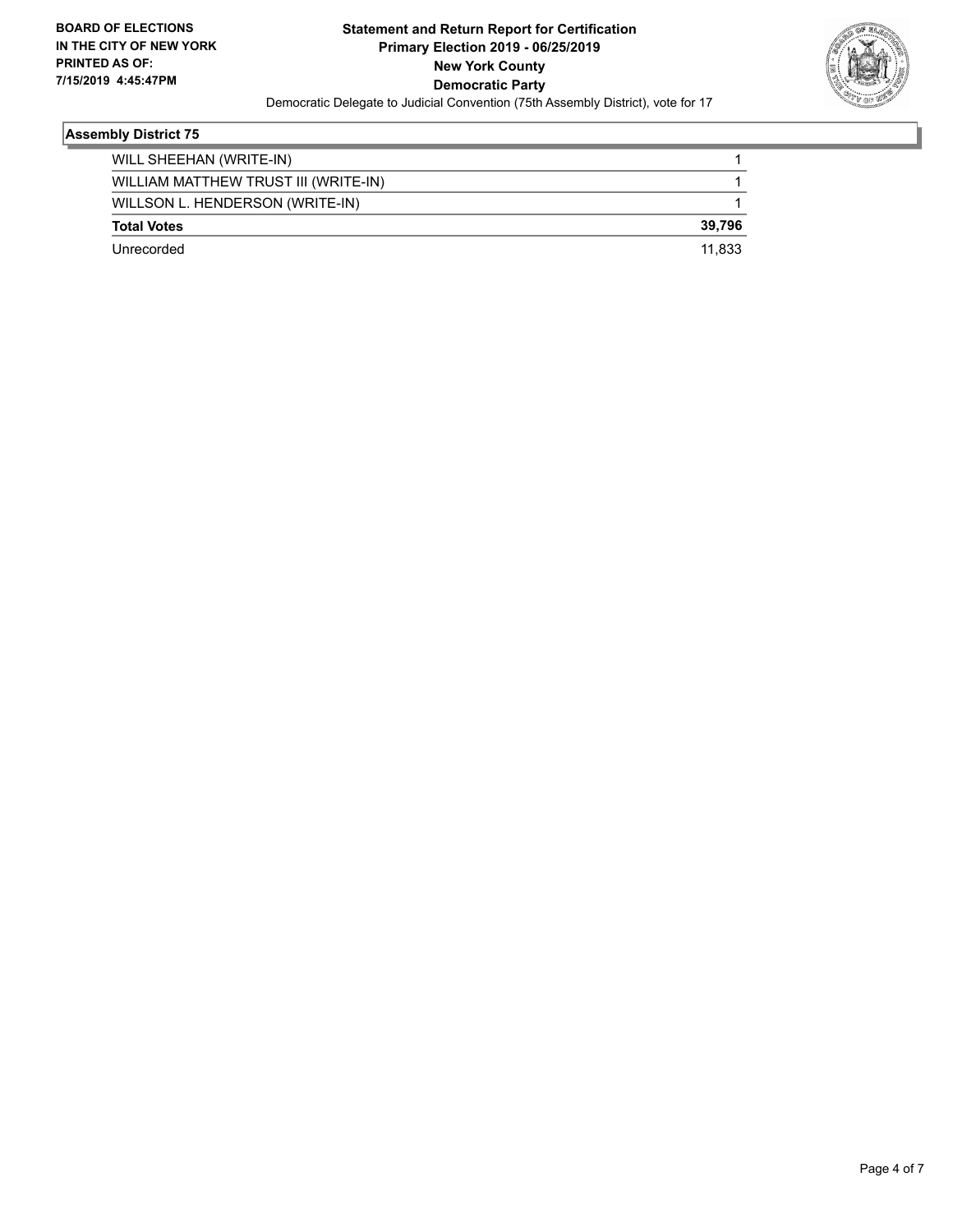

## **Total for Democratic Delegate to Judicial Convention (75th Assembly District) - New York County**

| PUBLIC COUNTER                                           | 2,845       |
|----------------------------------------------------------|-------------|
| MANUALLY COUNTED EMERGENCY                               | 0           |
| <b>ABSENTEE / MILITARY</b>                               | 187         |
| <b>AFFIDAVIT</b>                                         | 5           |
| <b>Total Ballots</b>                                     | 3,037       |
| Less - Inapplicable Federal/Special Presidential Ballots | 0           |
| <b>Total Applicable Ballots</b>                          | 3,037       |
| <b>THOMAS DUANE</b>                                      | 2,156       |
| ANDREW J. PATERSON                                       | 1,501       |
| <b>EVELYN SUAREZ</b>                                     | 1,875       |
| <b>JASPER R. MCGRUDER</b>                                | 1,457       |
| ROBERTA C. GELB                                          | 1,769       |
| <b>JOHN A. PEPEN</b>                                     | 1,392       |
| <b>LINDSEY BOYLAN</b>                                    | 1,642       |
| <b>KAREN S. RASCHKE</b>                                  | 1,644       |
| <b>BURT R. LAZARIN</b>                                   | 1,451       |
| <b>LIZBETH GILETTO</b>                                   | 1,660       |
| PHYLLIS M. SHANLEY                                       | 1,643       |
| PAULETTE R. OSBORNE                                      | 1,630       |
| JOANNE A. SINOVOI                                        | 1,599       |
| <b>SHARON L. CLARK</b>                                   | 1,684       |
| <b>SUSANNE WASSON</b>                                    | 1,637       |
| TINA P. STAFFORD                                         | 1,584       |
| <b>MINDY ROSIER</b>                                      | 1,623       |
| RONNIE M. ELDRIDGE                                       | 935         |
| EMILY J. GOODMAN                                         | 935         |
| LIBBY FREIDMAN                                           | 817         |
| YETTA G. KURLAND                                         | 933         |
| KAREN J. VERSHBOW                                        | 655         |
| LISA G. MEHOS                                            | 679         |
| <b>NANCY ANN FAESSLER</b>                                | 651         |
| ELLEN J. LANDSBERGER                                     | 679         |
| LORA L. LINDSEY                                          | 645         |
| <b>JANICE G. ROVEN</b>                                   | 589         |
| <b>DENISSE M. FRAND</b>                                  | 572         |
| JACQUELINE GOLDSHIN                                      | 702         |
| <b>LEANDRA ESTEVEZ</b>                                   | 726         |
| SCOTT C. SARTIANO                                        | 536         |
| <b>BRUCE ROSEN</b>                                       | 628         |
| <b>WILLIAM J. GERLICH</b>                                | 525         |
| NOAH PFEFFERBLIT                                         | 535         |
| ALEJANDRO HIDALGO (WRITE-IN)                             | 1           |
| ALLEN COHEN (WRITE-IN)                                   | 1           |
| ALTTO LOFARQUE (WRITE-IN)                                | 1           |
| ANDRE M. CHRISTIE (WRITE-IN)                             | 1           |
| ANNE HAAS (WRITE-IN)                                     | $\mathbf 1$ |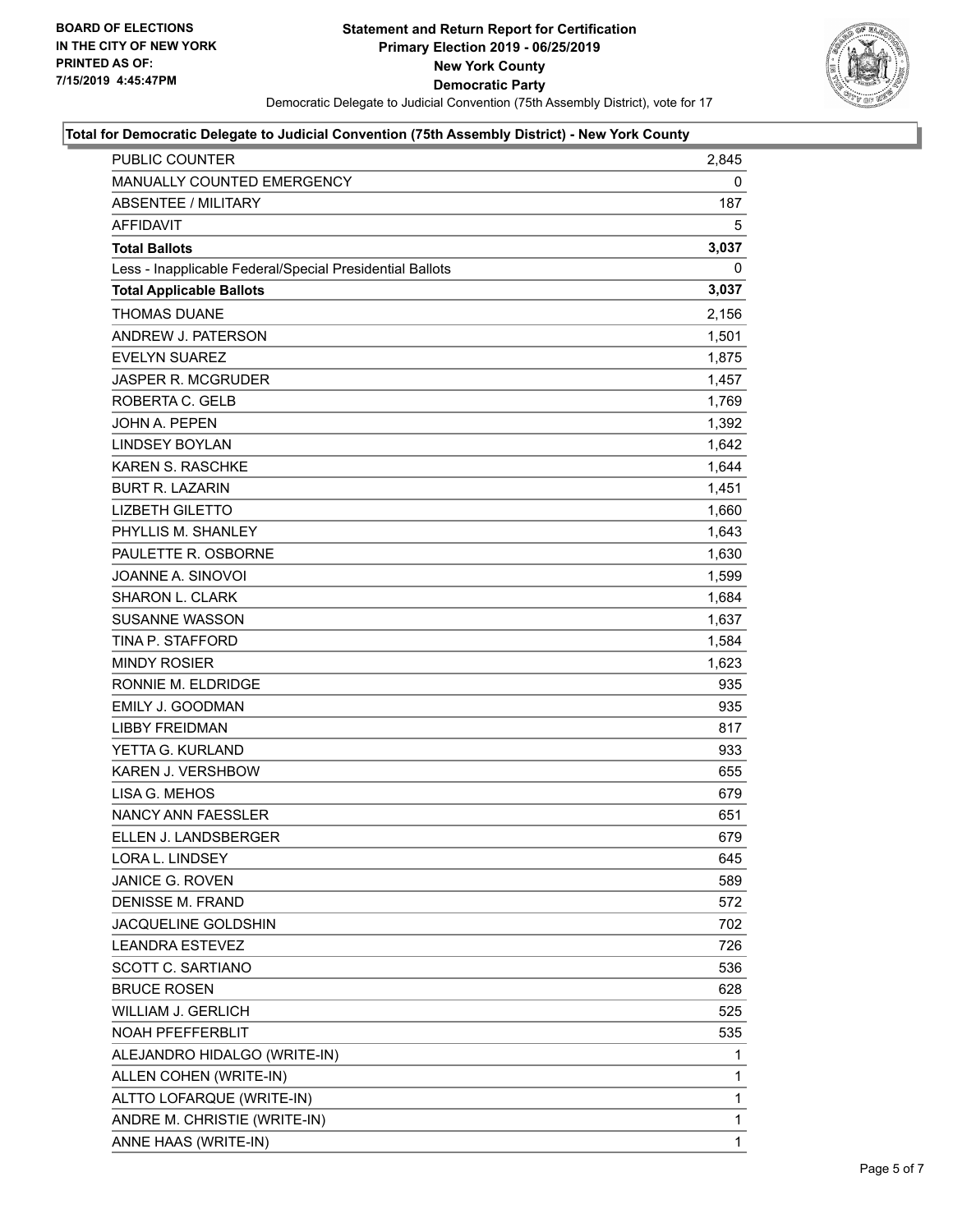

#### **Total for Democratic Delegate to Judicial Convention (75th Assembly District) - New York County**

| BETTY LEE (WRITE-IN)                      | 1            |
|-------------------------------------------|--------------|
| <b>BRYAN CUSAK (WRITE-IN)</b>             | 1            |
| CRAIG GHELBERG (WRITE-IN)                 | 1            |
| DENNIS A. DOHMAN (WRITE-IN)               | 1            |
| ED HARTLOT (WRITE-IN)                     | 1            |
| EDWARD ZATORSKI (WRITE-IN)                | 1            |
| EMMA GHELBERG (WRITE-IN)                  | 1            |
| ERIK T. ISRANI (WRITE-IN)                 | 1            |
| JAIME B. ISRANI (WRITE-IN)                | 1            |
| JAMES F. MCPARTLIN (WRITE-IN)             | 1            |
| JAMES MCEVOY (WRITE-IN)                   | 1            |
| JAMES R. MCMANUS (WRITE-IN)               | 1            |
| JEFFREY J. PARADISE (WRITE-IN)            | 1            |
| JESSE CAMPOAMOR (WRITE-IN)                | 1            |
| JOHN GRANT (WRITE-IN)                     | $\mathbf{1}$ |
| JOHN PAUL QUATRONNE (WRITE-IN)            | 1            |
| JOHNATHAN GARDNHIRE (WRITE-IN)            | 1            |
| JOSEPH FUSCO (WRITE-IN)                   | 1            |
| JULIET D. GERMANOTTA (WRITE-IN)           | 1            |
| KENNETH J. MARTINEAU (WRITE-IN)           | 1            |
| KEVIN C. ANDERSON (WRITE-IN)              | $\mathbf{1}$ |
| LOUIS A. BERTOT (WRITE-IN)                | 1            |
| MARCIA MAYER (WRITE-IN)                   | 1            |
| MARIA CANTO (WRITE-IN)                    | 1            |
| MARK TWAIN (WRITE-IN)                     | 1            |
| MATTHEW BOND (WRITE-IN)                   | 1            |
| MAURICE COHEN (WRITE-IN)                  | 1            |
| MICHAEL MEYERS (WRITE-IN)                 | 1            |
| MICKEY SPILLANE (WRITE-IN)                | 1            |
| MITCHEL VANZANDT (WRITE-IN)               | 1            |
| NAOMI JONES (WRITE-IN)                    | 1            |
| REBECCA VANZANDT (WRITE-IN)               | 1            |
| <b>RENEE MORRIS (WRITE-IN)</b>            | 1            |
| ROBERT JACKSON (WRITE-IN)                 | 1            |
| RYAN J. BENNINGTON (WRITE-IN)             | 1            |
| SAD YE CAMPOAMER (WRITE-IN)               | 1            |
| SCOTT A. WEINER (WRITE-IN)                | 2            |
| STEPHEN COLBERT (WRITE-IN)                | 1            |
| STEVEN SKYLES-MULLIGAN (WRITE-IN)         | 1            |
| TAMIKA D. PAYNE (WRITE-IN)                | 1            |
| TARA BAHL (WRITE-IN)                      | 1            |
| TI-HUA CHANG (WRITE-IN)                   | 1            |
| TOM MANUS (WRITE-IN)                      | 1            |
| UNATTRIBUTABLE WRITE-IN (WRITE-IN)        | 48           |
| UNCOUNTED WRITE-IN PER STATUTE (WRITE-IN) | 6            |
| VICTORIA MORAN (WRITE-IN)                 | 1.           |
|                                           |              |